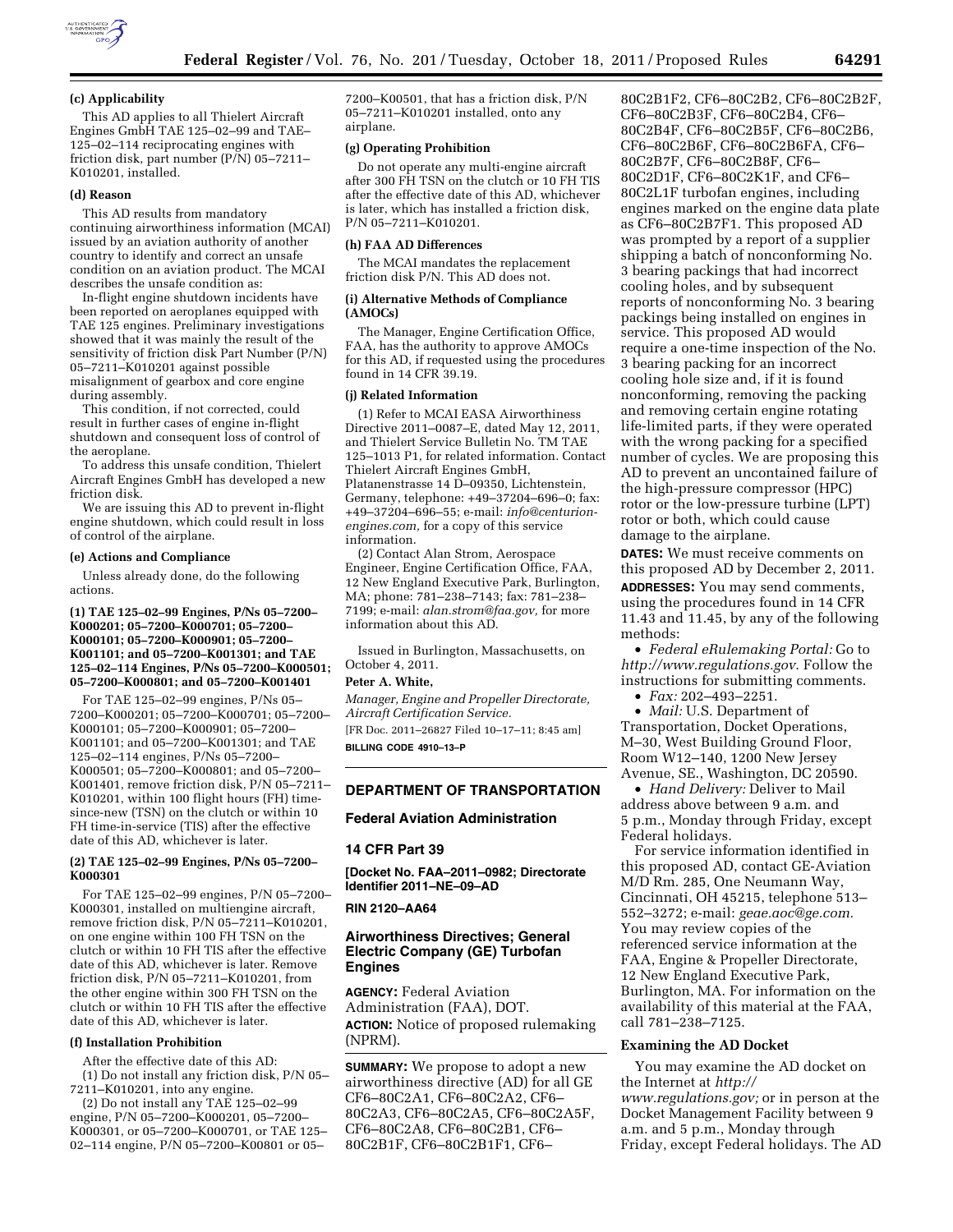docket contains this proposed AD, the regulatory evaluation, any comments received, and other information. The street address for the Docket Office (phone: 800–647–5527) is in the **ADDRESSES** section. Comments will be available in the AD docket shortly after receipt.

### **FOR FURTHER INFORMATION CONTACT:**

Tomasz Rakowski, Aerospace Engineer, Engine Certification Office, FAA, Engine & Propeller Directorate, 12 New England Executive Park, Burlington, MA 01803; phone: 781–238–7735; fax: 781–238– 7199; e-mail: *[tomasz.rakowski@faa.gov.](mailto:tomasz.rakowski@faa.gov)*  **SUPPLEMENTARY INFORMATION:** 

#### **Comments Invited**

We invite you to send any written relevant data, views, or arguments about this proposal. Send your comments to an address listed under the **ADDRESSES** section. Include ''Docket No. FAA– 2011–0982; Directorate Identifier 2011– NE–09–AD'' at the beginning of your comments. We specifically invite comments on the overall regulatory, economic, environmental, and energy aspects of this proposed AD. We will consider all comments received by the closing date and may amend this proposed AD because of those comments.

We will post all comments we receive, without change, to *[http://](http://www.regulations.gov) [www.regulations.gov,](http://www.regulations.gov)* including any personal information you provide. We will also post a report summarizing each substantive verbal contact we receive about this proposed AD.

## **Discussion**

We received a report that a supplier shipped a batch of nonconforming No. 3 bearing packings, part number (P/N) 1292M70P04, with undersized cooling holes. The No. 3 bearing packing design did not feature permanent part markings and parts could be confused when being installed. After GE changed the design to introduce part marking on all newmade parts and added secondary inspections to the CF6–80C2 engine manual section 72–23–00 Fan Frame Assembly, customers reported several nonconforming No. 3 bearing packings, various P/Ns, found installed on engines in-service outside of the known population of engines affected by the quality escape. The nonconformance of No. 3 bearing packings will result in incorrect HPC and LPT rotor bore cooling and, if not corrected, could result in a reduced parts life of the lifelimited HPC rotor stage 10-through-stage 14 spool, the HPC rotor stage 11 through-stage 14 spool, the LPT rotor stage 3 disk, and the LPT rotor stage 4

disk. Because the problem exists beyond the known population of engines affected by the quality escape and the consequences represent an unsafe condition in all affected engines in service, it is necessary to inspect the No. 3 bearing packing configuration of the entire fleet. This condition, if not corrected, could result in failure of the HPC rotor or the LPT rotor or both, which could cause uncontained engine failure and damage to the airplane.

### **Relevant Service Information**

We reviewed GE Service Bulletin (SB) CF6–80C2 S/B 72–1405, dated June 30, 2011. The SB describes procedures for inspecting and removing the nonconforming No. 3 bearing packing, and determining the effect of nonconforming packing on the HPC and LPT rotor bore cooling.

### **FAA's Determination**

We are proposing this AD because we evaluated all the relevant information and determined the unsafe condition described previously is likely to exist or develop in other products of the same type design.

# **Proposed AD Requirements**

This proposed AD would require: • A one-time inspection of the No. 3 bearing packing at the next engine shop visit, but not later than 5,500 cycles-inservice (CIS) since the last engine shop visit where the fan was removed from the core.

• Removing the No. 3 bearing packing if it is found to be nonconforming within the above specified times.

• Removing certain rotating parts if they have operated more than 5,500 CIS with the wrong packing configuration.

## **Differences Between the Proposed AD and the Service Information**

This proposed AD includes CF6 engine models CF6–80C2B1F1, CF6– 80C2B1F2, CF6–80C2B3F, and CF6– C2B7F1 in the Applicability paragraph (c). The GE service information does not include these engine models.

## **Costs of Compliance**

We estimate that this proposed AD would affect 688 engines installed on airplanes of U.S. registry. We also estimate that it would take about 1 work-hour per engine to perform the inspection and 1 work-hour to replace the No. 3 bearing packing, if found nonconforming. The average labor rate is \$85 per work-hour. Required parts would cost about \$488 per engine to replace an anticipated quantity of 21 No. 3 bearing packings. Based on these figures, we estimate the total cost of this proposed AD to U.S. operators to be \$70,513. GE has informed us that they may cover these costs under warranty.

## **Authority for This Rulemaking**

Title 49 of the United States Code specifies the FAA's authority to issue rules on aviation safety. Subtitle I, section 106, describes the authority of the FAA Administrator. Subtitle VII: Aviation Programs, describes in more detail the scope of the Agency's authority.

We are issuing this rulemaking under the authority described in Subtitle VII, Part A, Subpart III, Section 44701: ''General requirements.'' Under that section, Congress charges the FAA with promoting safe flight of civil aircraft in air commerce by prescribing regulations for practices, methods, and procedures the Administrator finds necessary for safety in air commerce. This regulation is within the scope of that authority because it addresses an unsafe condition that is likely to exist or develop on products identified in this rulemaking action.

## **Regulatory Findings**

We determined that this proposed AD would not have federalism implications under Executive Order 13132. This proposed AD would not have a substantial direct effect on the States, on the relationship between the national Government and the States, or on the distribution of power and responsibilities among the various levels of government.

For the reasons discussed above, I certify this proposed regulation:

(1) Is not a ''significant regulatory action'' under Executive Order 12866,

(2) Is not a ''significant rule'' under the DOT Regulatory Policies and Procedures (44 FR 11034, February 26, 1979),

(3) Will not affect intrastate aviation in Alaska, and

(4) Will not have a significant economic impact, positive or negative, on a substantial number of small entities under the criteria of the Regulatory Flexibility Act.

## **List of Subjects in 14 CFR Part 39**

Air transportation, Aircraft, Aviation safety, Incorporation by reference, Safety.

### **The Proposed Amendment**

Accordingly, under the authority delegated to me by the Administrator, the FAA proposes to amend 14 CFR part 39 as follows: